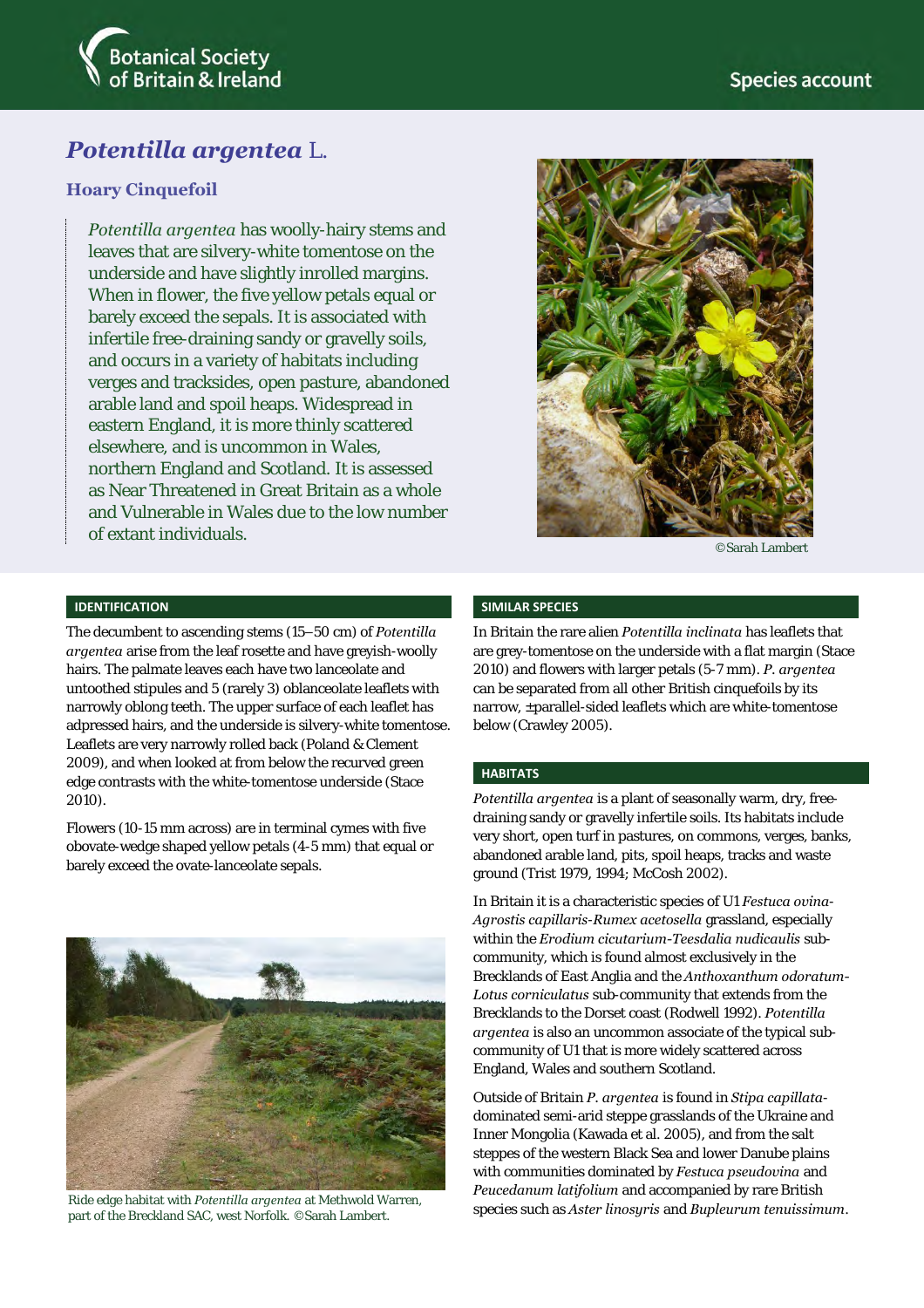## *Potentilla argentea* L.

## **BIOGEOGRAPHY**

*Potentilla argentea* is widespread in the east of England, becoming more thinly scattered across south-east, southern and central England, thinly distributed in Wales, rare in northern England and Scotland and absent from Ireland (as a native). It reaches the northern limit of its British range in East Perthshire (Robinson 2013). It has a Eurosiberian-Temperate distribution, attaining its absolute northern limit in Norway, occurring throughout most of northern and central Europe, and reaching its southern limits in Spain, Greece, Turkey and Iran. It is naturalised and widespread throughout North America and New Zealand.

## **ECOLOGY**

A perennial hemicryptophyte of infertile sandy or gravelly soils, flowering between June and September. The petals of *P. argentea* flowers rapidly wilt and then are shed following pollination, but unpollinated flowers retain the petals which preserve their structure even when they fall to the ground (van Doorn 1997). This pollinator-induced shortening of floral attraction has been shown to increase pollinator efficiency and assists in limiting inbreeding in self-compatible species (Harder & Johnson 2005).

*Potentilla argentea* reproduces by seed (Trist 1994), with lightly net-veined achenes 0.6-0.8 mm long. Although *P. argentea* seed can be dispersed endozoochorously by sheep (Wessels & Schwabe 2008) and is capable of producing viable offspring post-dispersal (Faust et al. 2011), in general terms plants do not readily colonise new sites (Trist 1994). In an



Ireland.

experiment to investigate trade-offs between seed number and seed size for fifty grassland species, *P. argentea* was one of only three sown species (along with *Antennaria dioica* and *Lychnis viscaria*) that failed to survive in either shallowly disturbed or undisturbed plots after more than one year (Jakobsson & Eriksson 2000).

Observations by Novák & Prach (2003) on the natural succession of recently abandoned basalt quarries in the Czech Republic found that *P. argentea* took c. 10 years to become established, long after the early establishment of annual species. Seed bank studies by Jutila (1996) found that *P. argentea* was abundant in the soil seed bank of ballast soils in western Finland, but was a rare component of the vegetation. The findings of these studies imply that *P. argentea* has morphological and physiological germination and establishment traits relating to very specific environmental conditions (e.g. degrees of disturbance, temperature and light). Once established at a site, populations can be very longlived (Trist 1994), but the precise requirements for dispersal and establishment *in situ* are still not fully understood.

Analysis of *P. argentea* material collected across its European range identified two ploidy levels; diploid and hexaploid (Paule 2010). Diploid *P. argentea* (the cytotype that occurs in Britain) was thought to be self-pollinating with highly reduced genetic variability, with a Late-Quaternary migration route from the Iberian Peninsula through to western Europe and Scandinavia. These molecular results correlate with the taxonomic treatment and distribution of the species in *Flora Europaea* (Tutin et al. 1968), with the diploid cytotype corresponding to *P. argentea* s.str., and the hexaploid corresponding to *P. neglecta* (= *P. impolita*).

## **THREATS**

Plants require light and open areas (Hill et al. 2004) and consequently are susceptible to being smothered by the surrounding vegetation if open conditions are not maintained. Habitat loss is cited by Trist (1979) and McCosh (2002) as the main threat to extant populations.

## **MANAGEMENT**

Trist (1994) states that plants have a preference for uncultivated areas not subject to disturbance, although it may be that periodic small-scale disturbance helps to bring up buried seed and create conditions suitable for germination and eventual establishment. Grazing by sheep and rabbits at appropriate stocking densities will help to maintain an open, short sward to the benefit of mature populations.

#### **REFERENCES**

Crawley, M.J. 2005. *The Flora of Berkshire*. Brambleby Books, Somerset.

Faust, C. Eichberg, C. Storm, C. & Schwabe, A. 2011. Postdispersal impact on seed fate by livestock trampling – A gap of knowledge. *Basic and Applied Ecology* 12: 215-226. Distribution of *Potentilla argentea* in Great Britain and